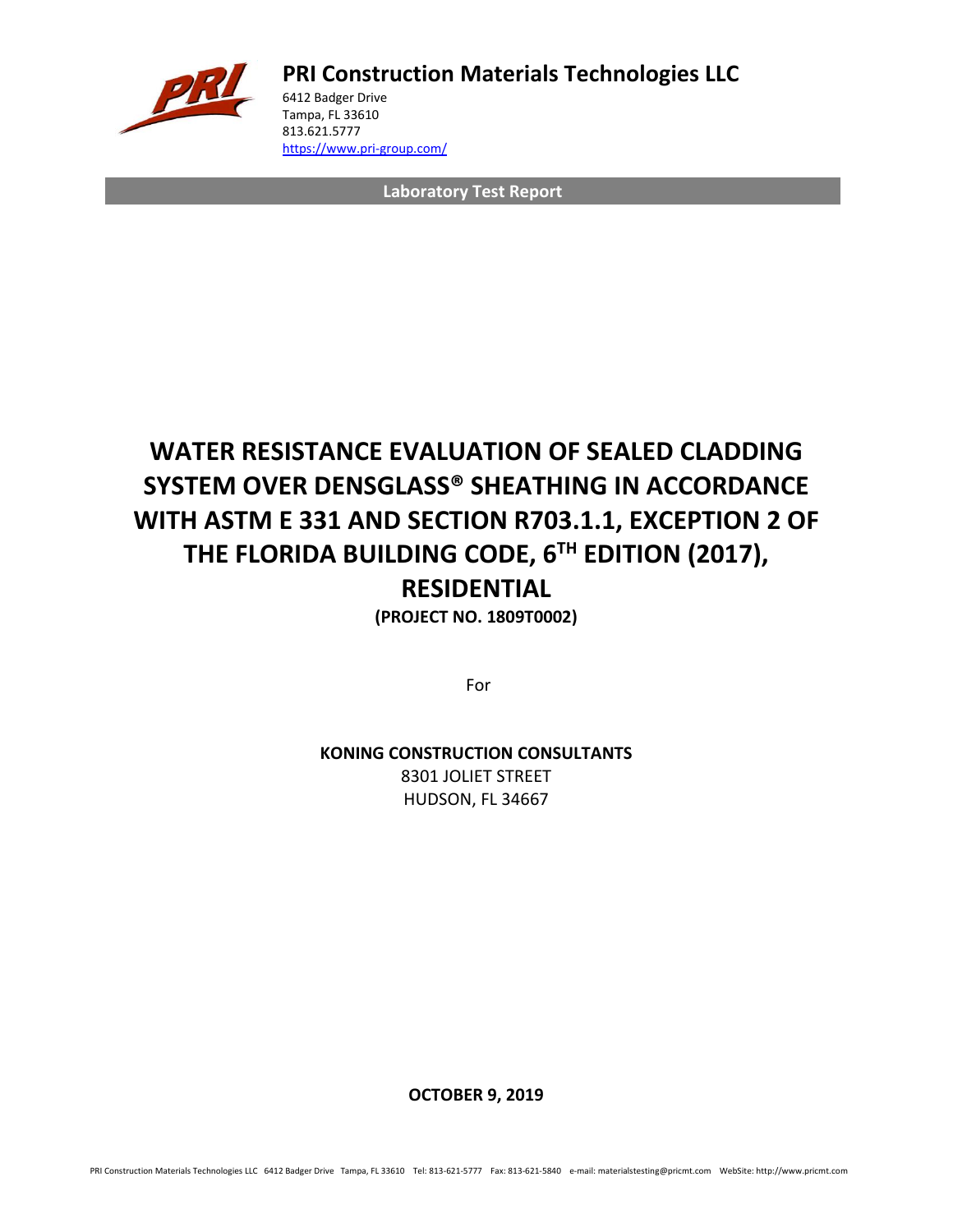Koning Construction Consultants ASTM E 331 for SEALED CLADDING SYSTEM over DensGlass® Page 2 of 8

| <b>Purpose:</b>      | Evaluate the exterior finish assembly described herein for water resistance in<br>accordance with Section R703.1.1, Exception 2 of the Florida Building Code, 6 <sup>th</sup> Edition<br>(2017), Residential and ASTM E 331: Standard Test Method for Water Penetration of<br>Exterior Windows, Skylights, Doors, and Curtain Walls by Uniform Static Air Pressure<br>Difference. In addition, this testing conforms with Section 1403.2, Exception 2 of the<br>Florida Building Code, 6 <sup>th</sup> Edition (2017), Building, and the 2012 and 2015 International<br>Building Code (IBC). |                                                                                                                                                                                                   |  |  |
|----------------------|----------------------------------------------------------------------------------------------------------------------------------------------------------------------------------------------------------------------------------------------------------------------------------------------------------------------------------------------------------------------------------------------------------------------------------------------------------------------------------------------------------------------------------------------------------------------------------------------|---------------------------------------------------------------------------------------------------------------------------------------------------------------------------------------------------|--|--|
| <b>Test Methods:</b> | Testing was conducted in accordance with ASTM E 331-09(2009): Standard Test Method<br>for Water Penetration of Exterior Windows, Skylights, Doors, and Curtain Walls by<br>Uniform Static Air Pressure Difference. Testing was modified in accordance with Section<br>R703.1.1 as follows:                                                                                                                                                                                                                                                                                                   |                                                                                                                                                                                                   |  |  |
|                      | The tested assembly was tested in a 4 feet by 8 feet exterior wall format<br>containing at least one opening, one control joint, one wall/eave interface and<br>one wall sill. The wall assembly was tested at a minimal differential pressure of<br>6.24 pounds per square foot (299 Pa) for a minimum 2 hours.                                                                                                                                                                                                                                                                             |                                                                                                                                                                                                   |  |  |
|                      | The "passing" criteria for this test is that the exterior wall envelope design shall<br>be considered to resist wind-driven rain where the results of testing indicate<br>that the water did not penetrate control joints in the exterior wall envelope,<br>joints at the perimeter of openings penetrations or intersections with dissimilar<br>materials.                                                                                                                                                                                                                                  |                                                                                                                                                                                                   |  |  |
| Sampling:            | All products applied to the assembly were provided by Koning Construction Consultants.<br>Below is an itemized list of products that are used in the Sealed Cladding System.                                                                                                                                                                                                                                                                                                                                                                                                                 |                                                                                                                                                                                                   |  |  |
|                      | <b>Product Identification</b><br>TYPAR <sup>®</sup> BuildingWrap<br>TYPAR® Construction Tape<br>TYPAR® All-Temperature Flashing<br>StructaLath No. 17 SFRC Twin Trac 2.5<br>DRYLOK® Extreme Masonry Waterproofer<br>Vinyl Corp E-Flange Casing Beads<br>MasterSeal NP150<br>Florida Super Stucco<br>Loxon <sup>®</sup> 1K One Component Smooth Polyurethane<br>Sealant                                                                                                                                                                                                                       | Manufacturer<br>Fiberweb, Inc.<br>Fiberweb, Inc.<br>Fiberweb, Inc.<br>Structa Wire Corp.<br>United Gilsonite Laboratories<br>ClarkDietrich<br><b>BASF</b><br>Argos Cement LLC<br>Sherwin-Williams |  |  |
| Specimen:            | Framing: 4-ft x 8-ft mock-up was constructed from 18 ga. galvanized steel, 2x6 c-stud<br>with studs located 16-inch o.c. and sheathed with 5/8" thick DensGlass® Sheathing<br>attached 6" o.c. with #8 x 1.25" wafer head screws. The c-stud strap was placed 48" and<br>the DensGlass® Sheathing was attached 6" o.c. into the strap.                                                                                                                                                                                                                                                       |                                                                                                                                                                                                   |  |  |
|                      | Building Wrap: TYPAR® BuildingWrap was installed with a T-Joint, having a minimum 6"<br>overlap. All joints were taped with 1-7/8" wide TYPAR® Construction Tape. The building<br>wrap was tacked in place with 3/8" crown x 1/4" leg staple placed randomly to hold in                                                                                                                                                                                                                                                                                                                      |                                                                                                                                                                                                   |  |  |
| 1809T0002A.1         | or interpretations are based on the material supplied by the client. This report is for the evolutive use of state                                                                                                                                                                                                                                                                                                                                                                                                                                                                           |                                                                                                                                                                                                   |  |  |

The test results, opinions, or interpretations are based on the material supplied by the client. This report is for the exclusive use of stated client. No reproduction or facsimile in any form can be made without the client's permission. This report shall not be reproduced except in full without the written approval of this laboratory. PRI Construction Materials Technologies LLC assumes no responsibility nor makes a performance or warranty statement for this material or products and processes containing this material in connection with this report.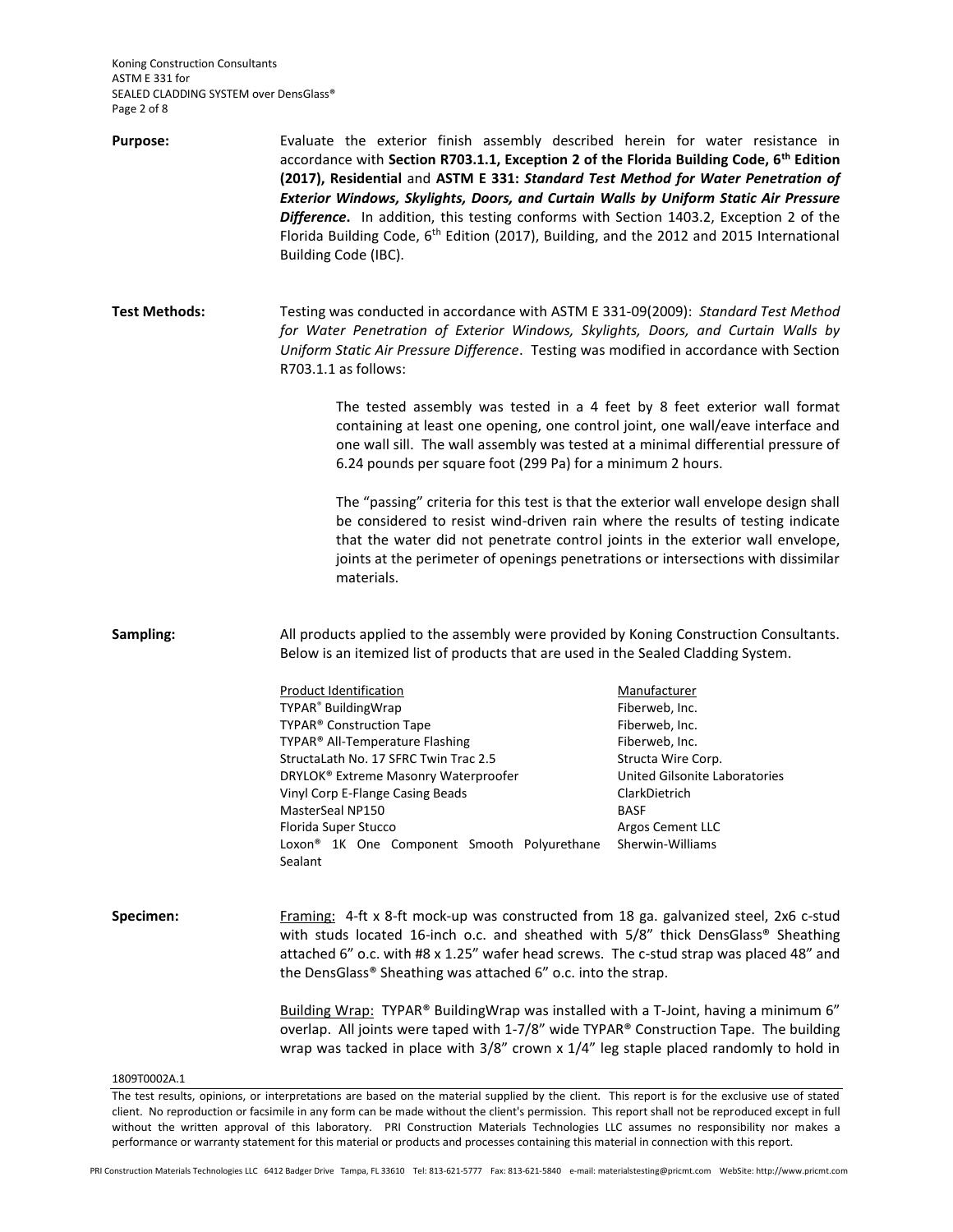#### place.

Stucco Finish: Vinyl Corp 3/4" E-Flange Casing Beads was attached along the perimeter of the water with #8 x 1" lath screws spaced 24" o.c. The casing was sealed on the exterior to the wall with MasterSeal NP150. StructaLath No. 17 SFRC Twin Trac 2.5 was installed with #8 x 1" truss-head K-lath screws spaced a maximum 16" o.c. into each stud along the twin track. The attachment rows were spaced vertically into the stud at each twin track (approximately 6" o.c.). The lath was attached at the c-stud 4" o.c. and along the twin track. A  $1/2$ " vinyl control joint was placed vertically on the wall offset from the opening and over the lath. The stucco finish was prepared by mixing Florida Super Stucco and sand at a 1:4 ratio and applied in two (2) 3/8" coats for a total thickness of 3/4". The final coat was densified with a green wet float. The walls were coated with DRYLOK® Extreme Masonry Waterproofer at a rate of 100 ft<sup>2</sup>/gal applied in two coats (13-21 wet mils per coat).

Penetrations: Four penetrations were installed in the wall assembly: (2) 4" square boxes, (1) 4" octagon-shaped box, and (1) 2" diameter PVC pipe. The TYPAR® BuildingWrap was cut at the penetrations in the sheathing and folded in the around the penetration. TYPAR® All-Temperature Flashing was applied to the penetration and the building wrap. After the stucco was applied and cured, DRYLOK® Extreme Masonry Waterproofer was applied around the perimeter of each penetration and allowed to cure. Sherwin-Williams Loxon® 1K One Component Smooth Polyurethane Sealant was then applied to the perimeter of the penetrations prior to coating the walls with DRYLOK® Extreme Masonry Waterproofer.

Opening: The TYPAR® BuildingWrap was cut and folded inside the opening and connected to the back of the stud. TYPAR® All-Temperature Flashing was applied to the of the inside of opening over the TYPAR® BuildingWrap. At each corner, a 4" x 12" piece of TYPAR® All-Temperature Flashing was placed at 45° angle extending 6" onto the face of the wall. After the stucco was applied and cured, DRYLOK® Extreme Masonry Waterproofer was applied around the perimeter of opening and allowed to cure. Sherwin-Williams Loxon® 1K One Component Smooth Polyurethane Sealant was then applied to the perimeter of the opening prior to coating the walls with DRYLOK® Extreme Masonry Waterproofer.

Eave and Sill: The eave and sill were simulated with an additional 2x header and sole plate. The interface was bridged by extending the building wrap and stucco finish over the interface.

#### 1809T0002A.1

The test results, opinions, or interpretations are based on the material supplied by the client. This report is for the exclusive use of stated client. No reproduction or facsimile in any form can be made without the client's permission. This report shall not be reproduced except in full without the written approval of this laboratory. PRI Construction Materials Technologies LLC assumes no responsibility nor makes a performance or warranty statement for this material or products and processes containing this material in connection with this report.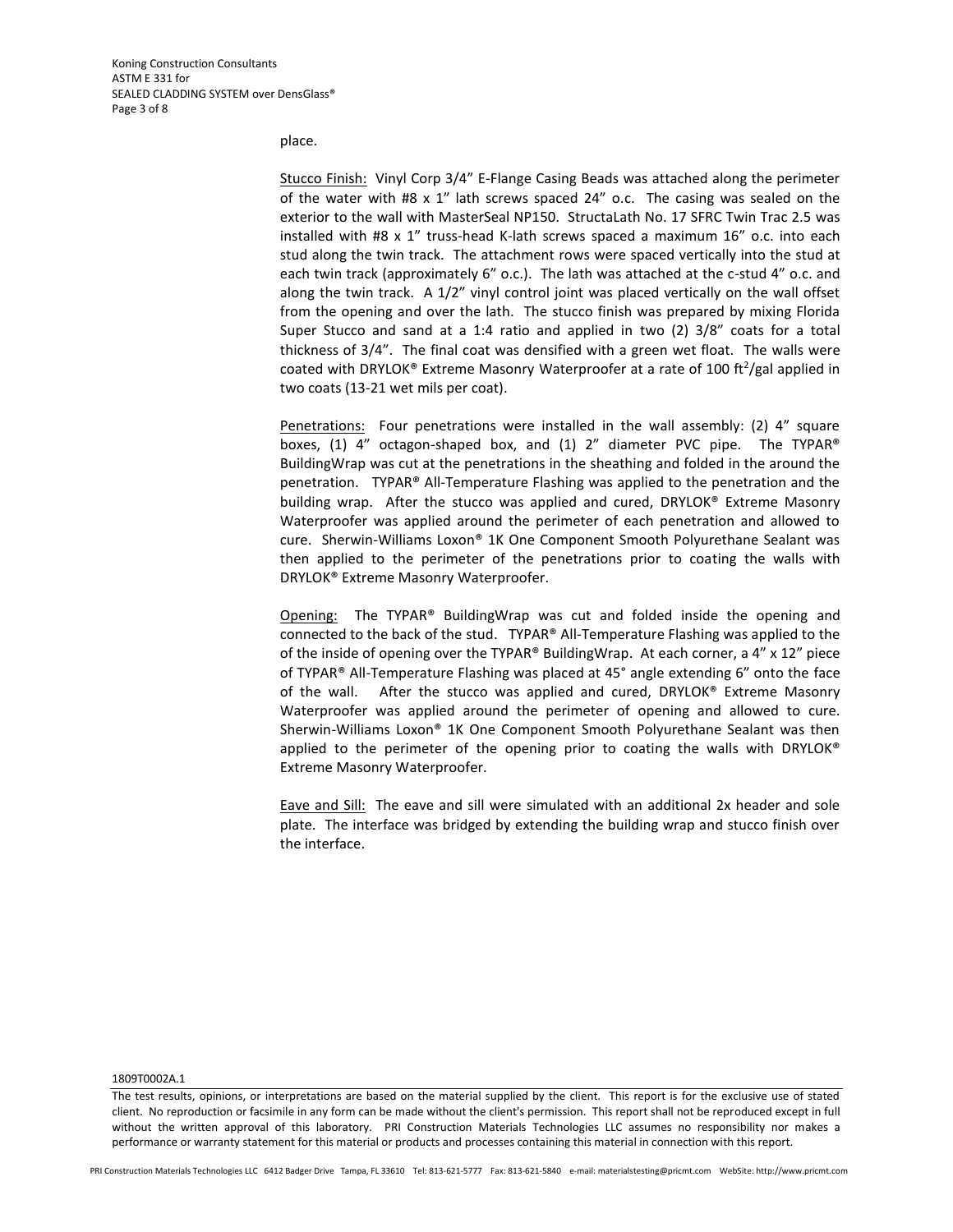**Results:** The specimen was tested September 18, 2019. Results of testing are shown below.

### **Table 1. Results for ASTM E 331 (Modified per Section R703.1.1, Exception 2)**

| <b>Property</b>                                                                                                                                           | <b>Test Method</b> | <b>Result</b> | Requirement                                                                                                                                                                 |  |  |
|-----------------------------------------------------------------------------------------------------------------------------------------------------------|--------------------|---------------|-----------------------------------------------------------------------------------------------------------------------------------------------------------------------------|--|--|
| <b>IBC 2015: Section 1403.2</b>                                                                                                                           |                    |               |                                                                                                                                                                             |  |  |
| Water-penetration of Wall Assembly [Pass/Fail]<br>4' x 8' wall assembly;<br>$\Delta P = 6.24$ psf for 2h;<br>3.4 L/m <sup>2</sup> $\cdot$ min water spray | <b>ASTM E 331</b>  | Pass          | Water did not penetrate control joints in the<br>exterior wall envelope, joints at the perimeter of<br>openings penetrations or intersections with<br>dissimilar materials. |  |  |

Note(s): None

#### **Statement of Attestation:**

The performance evaluation of the Sealed Cladding System was conducted in accordance with ASTM E 330- 02(2010): *Standard Test Method for Structural Performance of Exterior Windows, Doors, Skylights and Curtain Walls by Uniform Static Air Pressure Difference* as described herein.The laboratory test results presented in this report are representative of the material supplied.

 **Signed: Zachary Priest, P.E. Director**

#### **Report Issue History:**

| <b>Issue #</b> | Date       | <b>Pages</b> | <b>Revision Description (if applicable)</b> |
|----------------|------------|--------------|---------------------------------------------|
| Original       | 10/09/2019 |              | ΝA                                          |
| Rev 1          | 10/28/2019 |              | Editorially revised                         |

**APPENDIX FOLLOWS**

#### 1809T0002A.1

The test results, opinions, or interpretations are based on the material supplied by the client. This report is for the exclusive use of stated client. No reproduction or facsimile in any form can be made without the client's permission. This report shall not be reproduced except in full without the written approval of this laboratory. PRI Construction Materials Technologies LLC assumes no responsibility nor makes a performance or warranty statement for this material or products and processes containing this material in connection with this report.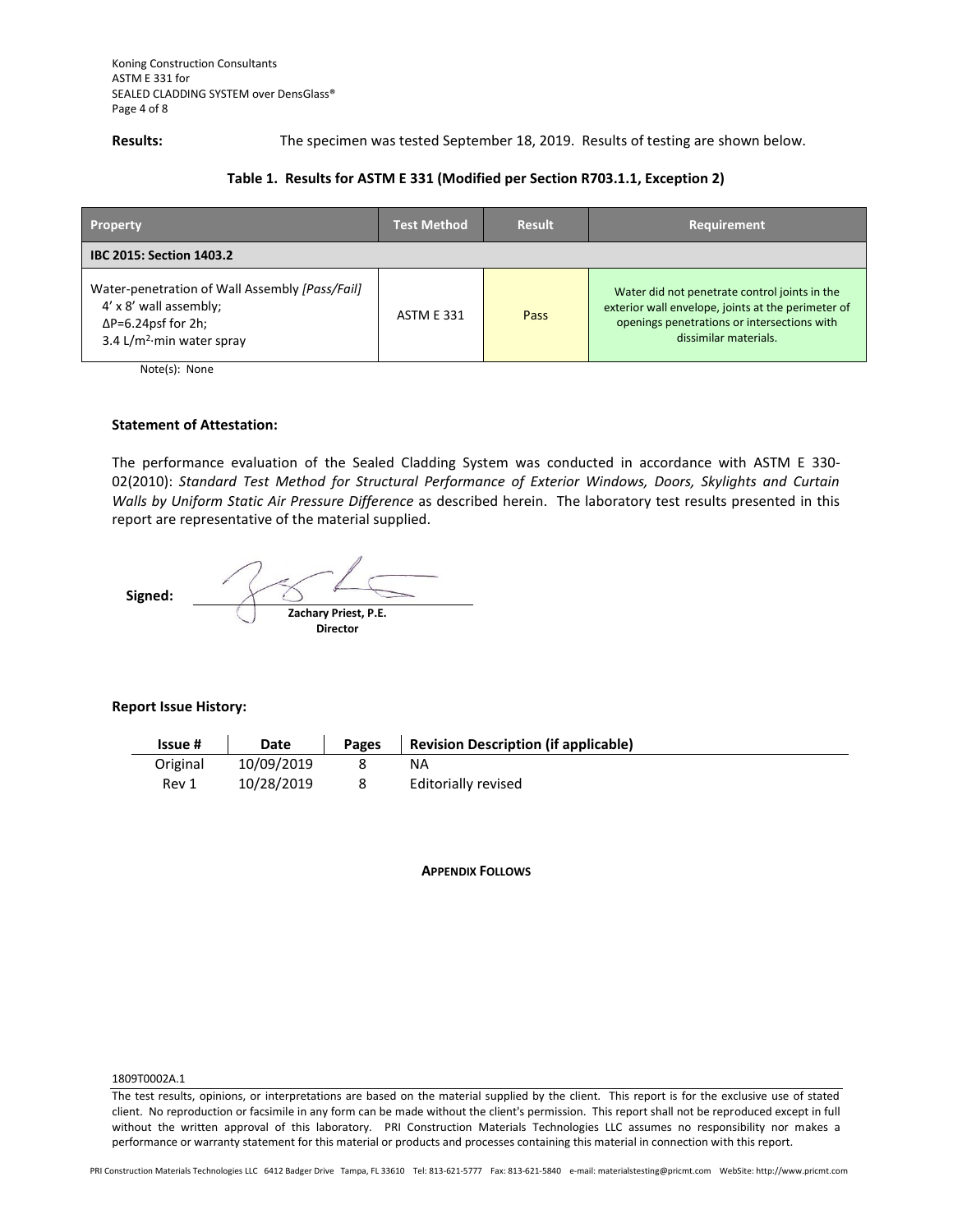#### Specimen #1 Construction Photos



#### 1809T0002A.1

The test results, opinions, or interpretations are based on the material supplied by the client. This report is for the exclusive use of stated client. No reproduction or facsimile in any form can be made without the client's permission. This report shall not be reproduced except in full without the written approval of this laboratory. PRI Construction Materials Technologies LLC assumes no responsibility nor makes a performance or warranty statement for this material or products and processes containing this material in connection with this report.

PRI Construction Materials Technologies LLC 6412 Badger Drive Tampa, FL 33610 Tel: 813-621-5777 Fax: 813-621-5840 e-mail: materialstesting@pricmt.com WebSite: http://www.pricmt.com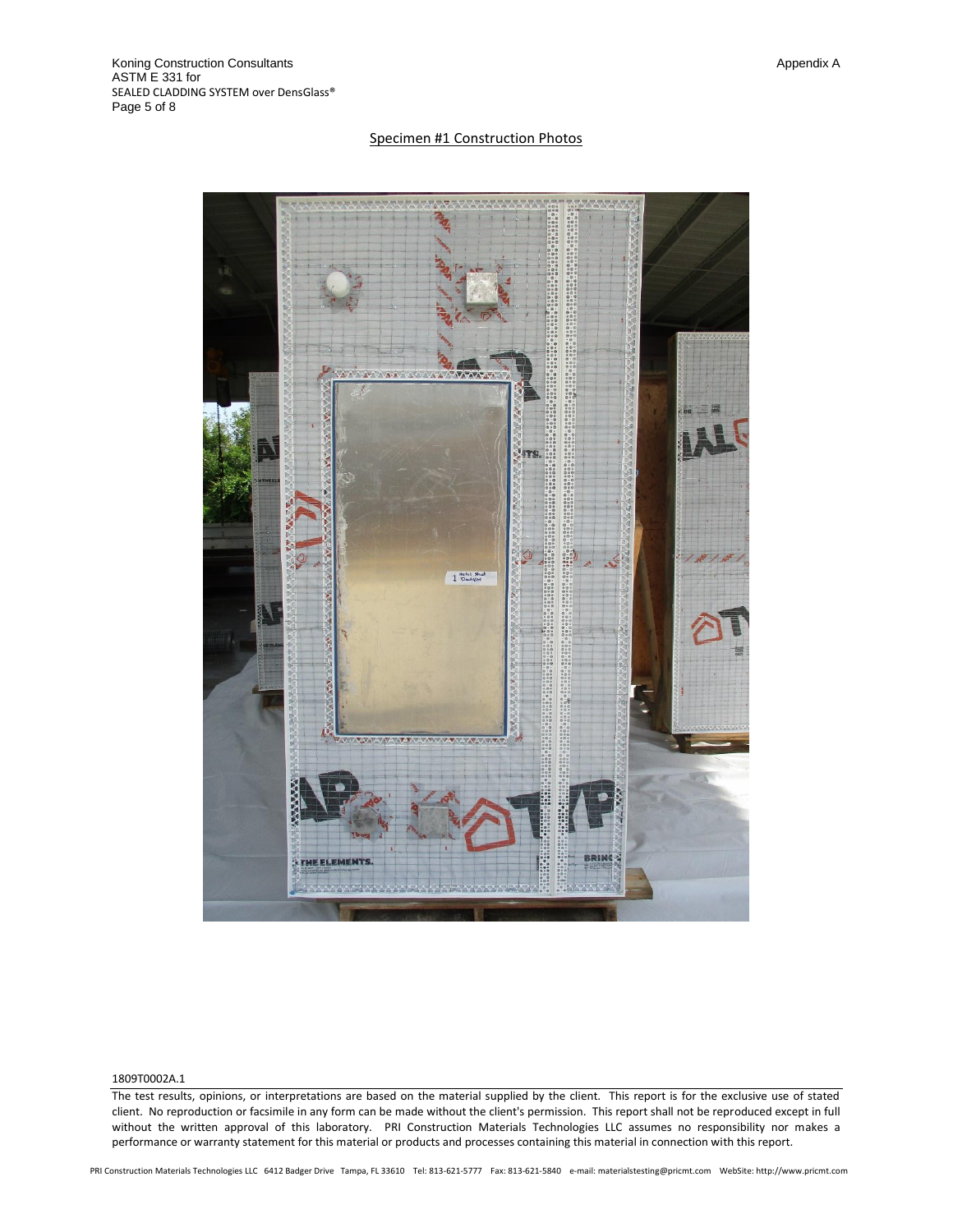



#### 1809T0002A.1

The test results, opinions, or interpretations are based on the material supplied by the client. This report is for the exclusive use of stated client. No reproduction or facsimile in any form can be made without the client's permission. This report shall not be reproduced except in full without the written approval of this laboratory. PRI Construction Materials Technologies LLC assumes no responsibility nor makes a performance or warranty statement for this material or products and processes containing this material in connection with this report.

PRI Construction Materials Technologies LLC 6412 Badger Drive Tampa, FL 33610 Tel: 813-621-5777 Fax: 813-621-5840 e-mail: materialstesting@pricmt.com WebSite: http://www.pricmt.com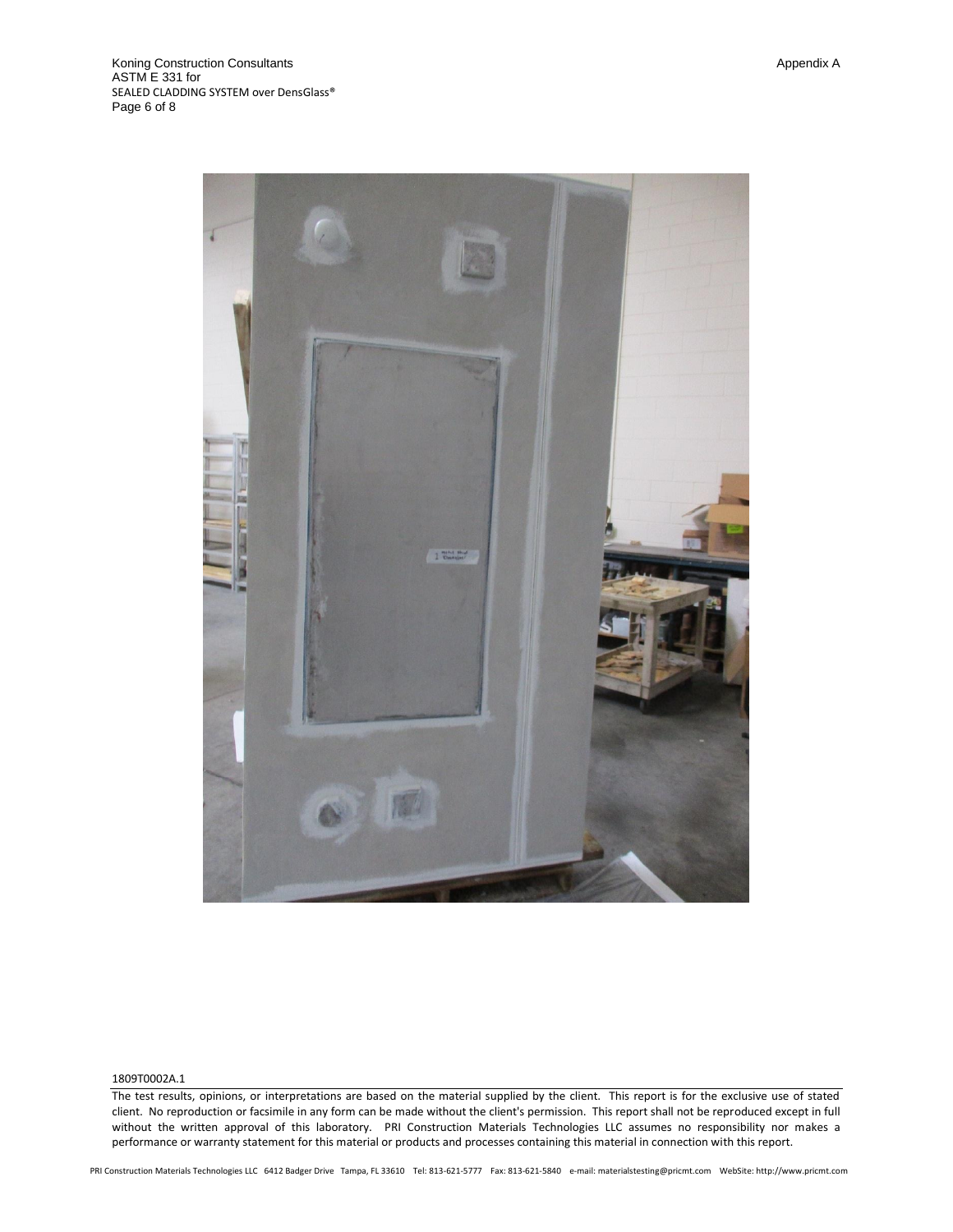# SSTRUCTA WIRE CORP **STRUCTALATH TWIN TRAC**

**SPECIFICATION SHEET** 

#### IAPMO UES 2017 US Patent # 6,305,424, B1 7,287,356, B2



Structalath Twin is a self furring welded wire lath for use as an alternative to the 2.5 lb/yd<sup>2</sup> diamond mesh metal lath as specified in ASTM C 847 and for use as an alternative to the 1.14 lb/yd<sup>2</sup> welded wire lath specified in ASTM C 933. Structalath Twin Trac is similar to Structalath No. 17 ga. with an addition of eight secondary cold-rolled longitudinal wires. Excellent for commercial construction, Twin Trac has been designed to simplify the attachment of wire lath to wood and steel studs.

#### **FEATURES**

- . Designed to simplify attachment for both steel and wood stud construction
- . 17 ga. galvanized steel wire is precision welded to form 1 1/2" x 1 1/2" openings
- . Eight additional secondary cold rolled longitudinal wires form a twin trac that simplifies attachment
- . The 3/16" Twin Trac spacing allows the easy penetration of screws, nails, and a wide base for automatic staples
- . Rolls are 38 3/8" wide by 150 ft. long (50 square yards)
- Weight of roll is 1.14 lb/yd2
- · Design promotes uniform plaster thickness
- · Provides superior reinforcement and crack resistance
- . Each and every cross wire is securely furred
- . Hat channel furr provides for superior stucco embedment
- · Longitudinal wires are cold rolled (flattened) to eliminate curvature memory
- · Cold rolled (CR) process Increases tensile and breaking load of wire
- . Rolls out flat and stays flat
- . Easy to fold around corners with clean bending lines

#### **DETAILS**

- A. Width of furring leg 3/8"
- B. Furring height 1/4" to the underside of the cross wire
- C. Furring rows every 3" on centre
- D. Every cross wire is furred
- E. Tabs are aligned with edge wire and extend 1/4" beyond edge wires
- F. Overall width is 38 3/8". Designed for full coverage of 9' - 3" wall heights including code required overlaps
- G. Twin Trac for ease of attachment

#### **PACKAGING**

- · 32 rolls per pallet
- . Each rolls is banded with poly strapping Indicating manufacturer and IAPMO **UES 2017**
- · English/Spanish Installation Instructions available

#### **GREEN ATTRIBUTES**

- · Made from 80% recycled steel recycling conserves natural and energy resources
- Conservation of steel without reducing strength
- . Less metal with no loss of performance
- . Compact packaging means further reduction in total carbon footprint

#### **ALSO AVAILABLE:**

· Twin Trac - Stainless Steel T- 304/ANSI **Special Order Only** 

Fully conforms to the requirements for stucco reinforcing as defined in UBC, IBC and IRC building codes

STRUCTA WIRE CORP. 1395 NORTH GRANDVIEW HWY, VANCOUVER, BC V5N 1N2 T 604-254-9868 E INFOOSTRUCTAWIRE.COM

#### 1809T0002A.1

The test results, opinions, or interpretations are based on the material supplied by the client. This report is for the exclusive use of stated client. No reproduction or facsimile in any form can be made without the client's permission. This report shall not be reproduced except in full without the written approval of this laboratory. PRI Construction Materials Technologies LLC assumes no responsibility nor makes a performance or warranty statement for this material or products and processes containing this material in connection with this report.